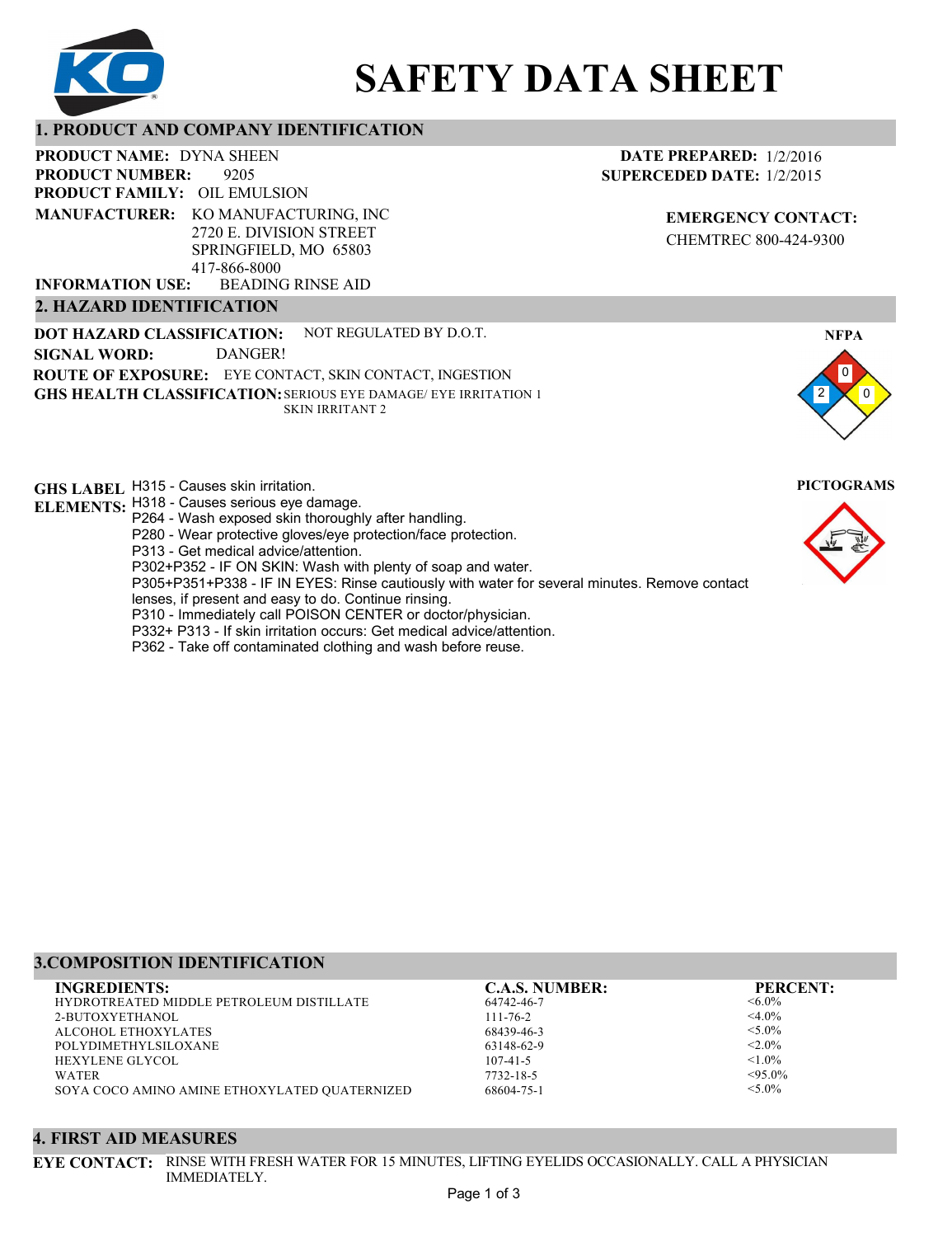#### **4. FIRST AID MEASURES - CONTINUED**

**SKIN CONTACT:** RINSE WITH PLENTY OF FRESH WATER AND REMOVE CONTAMINATED CLOTHING IMMEDIATELY. CALL A PHYSICIAN IF IRRITATION PERSISTS.

**INGESTION:** RINSE MOUTH WITH FRESH WATER. DO NOT INDUCE VOMITING. CALL A PHYSICIAN IMMEDIATELY. IF CONSCIOUS, GIVE LARGE QUANTITIES OF WATER. DO NOT GIVE ANYTHING BY MOUTH IF UNCONSCIOUS.

**INHALATION:** IF OVERCOME BY EXPOSURE, REMOVE VICTIM TO FRESH AIR IMMEDIATELY. GIVE OXYGEN OR ARTIFICIAL RESPIRATION AS NEEDED. CALL A PHYSICIAN IMMEDIATELY.

## **5. FIRE FIGHTING MEASURES**

**FLAMMABLE PROPERTIES:** NON FLAMMABLE.

**FLASH POINT:** DOES NOT FLASH.

**SUITABLE EXTINGUISHING MEDIA:** DRY CHEMICAL, FOAM OR CARBON DIOXIDE, WATER SPRAY.

**UNSUITABLE EXTINGUISHING MEDIA:** NOT ESTABLISHED.

**SPECIFIC HAZARDS ARISING** NONE KNOWN.

#### **FROM THE CHEMICAL:**

**PROTECTIVE EQUIPMENT AND PRECAUTIONS FOR FIREFIGHTERS:** APPPROVED) AND FULL PROTECTIVE GEAR. WEAR SELF-CONTAINED BREATHING APPARATUS (PRESSURE DEMAND MSHA/NIOSH

#### **6. ACCIDENTAL RELEASE MEASURES**

**PERSONAL PRECAUTIONS:** AVOID CONTACT WITH EYES AND SKIN. SPILL AREA MAY BE SLIPPERY. WEAR PROPER PROTECTIVE EQUIPMENT WHEN DEALING WITH RELEASE.

**ENVIRONMENTAL PRECAUTIONS:** CONTAIN SPILL TO AVOID RELEASE TO THE ENVIRONMENT. KEEP CONTAINER TIGHTLY CLOSED WHEN NOT IN USE.

**METHODS FOR CONTAINMENT** COLLECT FOR DISPOSAL USING AN INERT ABSORBENT MATERIAL AND TRANSFER TO A **AND CLEAN-UP:** CONTAINER FOR REUSE OR DISPOSAL.

## **7. HANDLING AND STORAGE**

**HANDLING:** HANDLE WITH CARE AND AVOID CONTACT WITH EYES AND SKIN. ALWAYS WEAR PROPER CHEMICAL RESISTANT PROTECTIVE EQUIPMENT 29CFR1910.132-138. WASH THOROUGHLY AFTER HANDLING.

**STORAGE:** STORE IN A COOL, DRY PLACE. KEEP OUT OF REACH OF CHILDREN. KEEP LID TIGHTLY CLOSED WHEN NOT IN USE.

## **8. EXPOSURE CONTROLS/PERSONAL PROTECTION**

**ENGINEERING CONTROLS:** NONE REQUIRED UNDER NORMAL USE.

**EYE / FACE PROTECTION:** CHEMICAL SAFETY GLASSES.

**SKIN PROTECTION:** CHEMICAL RESISTANT GLOVES.

**THRESHOLD LIMIT VALUE (TLV):** 2-BUTOXYETHANOL, 20 PPM

## **9. PHYSICAL AND CHEMICAL PROPERTIES**

**PHYSICAL STATE:** LIQUID. **APPEARANCE: ODOR: BOILING POINT:** NOT ESTABLISHED. **FREEZING POINT:** NOT ESTABLISHED. **SPECIFIC GRAVITY:** 0.98 **pH (1%): EVAPORATION RATE:** NOT ESTABLISHED. **FLASH POINT: LOWER FLAMMABILITY/EXPLOSIVE LIMIT:** NOT ESTABLISHED. **UPPER FLAMMABLE/EXPLOSIVE LIMIT:** NOT ESTABLISHED. 5.5-7.5 DOES NOT FLASH. CLEAR GREEN LIQUID. LEMON SCENT. **VISCOSITY: REALITIVE DENSITY:** 8.2 LBS./GL. **SOLUBILITY: VAPOR PRESSURE:** NOT ESTABLISHED. **VAPOR DENSITY:** NOT ESTABLISHED. **DECOMPOSITION** NOT ESTABLISHED. **TEMPERATURE: PARTICAL COEFFICIENT:** NOT ESTABLISHED. **N-OCTANOL/WATER** NOT ESTABLISHED. SOLUBLE.

**AUTO-IGNITION TEMPERATURE:** NOT ESTABLISHED.